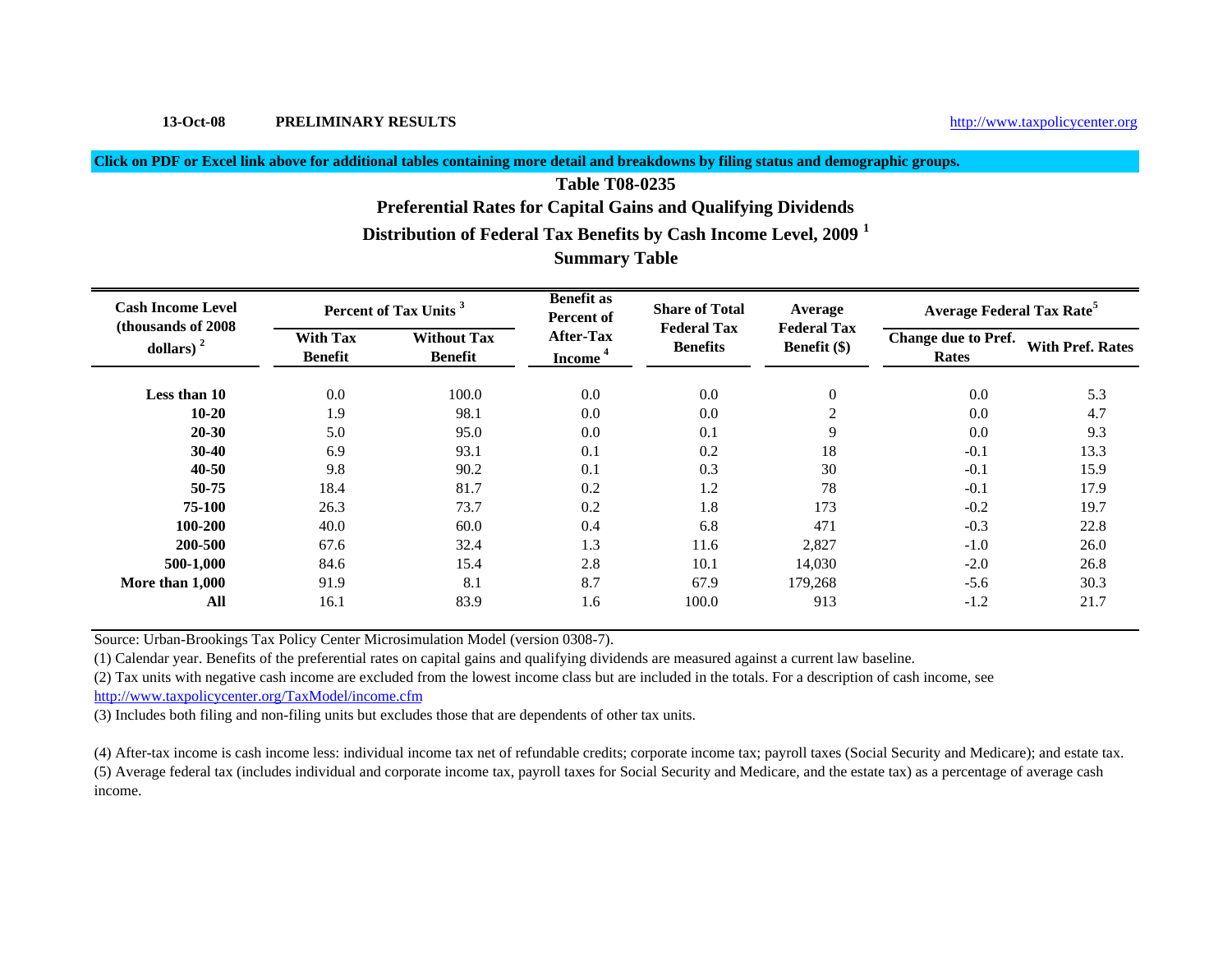### **Table T08-0235Preferential Rates for Capital Gains and Qualifying Dividends Distribution of Federal Tax Benefits by Cash Income Level, 2009 <sup>1</sup> Detail Table**

| <b>Cash Income Level</b><br>(thousands of 2008) | Percent of Tax Units <sup>3</sup> |                                      | <b>Benefit as</b><br><b>Share of Total</b><br>Percent of<br><b>Federal Tax</b> |                 |                | <b>Average Federal Tax Benefits</b> | <b>Share of Federal Taxes</b> |                     | Average Federal Tax Rate <sup>5</sup> |                     |
|-------------------------------------------------|-----------------------------------|--------------------------------------|--------------------------------------------------------------------------------|-----------------|----------------|-------------------------------------|-------------------------------|---------------------|---------------------------------------|---------------------|
| dollars) $2$                                    | <b>With Tax Benefit</b>           | <b>Without Tax</b><br><b>Benefit</b> | After-Tax<br><b>Income</b>                                                     | <b>Benefits</b> | <b>Dollars</b> | As Percent of<br>Tax                | Change due to Pref.<br>Rates  | With Pref.<br>Rates | Change due to<br>Pref. Rates          | With Pref.<br>Rates |
| Less than 10                                    | 0.0                               | 100.0                                | 0.0                                                                            | 0.0             | $\Omega$       | 0.0                                 | 0.0                           | 0.2                 | 0.0                                   | 5.3                 |
| 10-20                                           | 1.9                               | 98.1                                 | 0.0                                                                            | 0.0             |                | 0.2                                 | 0.0                           | 0.7                 | 0.0                                   | 4.7                 |
| 20-30                                           | 5.0                               | 95.0                                 | 0.0                                                                            | 0.1             |                | 0.4                                 | 0.1                           | 1.9                 | 0.0                                   | 9.3                 |
| 30-40                                           | 6.9                               | 93.1                                 | 0.1                                                                            | 0.2             | 18             | 0.4                                 | 0.1                           | 2.8                 | $-0.1$                                | 13.3                |
| 40-50                                           | 9.8                               | 90.2                                 | 0.1                                                                            | 0.3             | 30             | 0.4                                 | 0.2                           | 3.5                 | $-0.1$                                | 15.9                |
| 50 75                                           | 18.4                              | 81.7                                 | 0.2                                                                            | 1.2             | 78             | 0.7                                 | 0.5                           | 10.0                | $-0.1$                                | 17.9                |
| 75-100                                          | 26.3                              | 73.7                                 | 0.2                                                                            | 1.8             | 173            | 1.0                                 | 0.4                           | 10.1                | $-0.2$                                | 19.7                |
| 100-200                                         | 40.0                              | 60.0                                 | 0.4                                                                            | 6.8             | 471            | 1.5                                 | 1.0                           | 25.3                | $-0.3$                                | 22.8                |
| 200-500                                         | 67.6                              | 32.4                                 | 1.3                                                                            | 11.6            | 2,827          | 3.6                                 | 0.3                           | 17.4                | $-1.0$                                | 26.0                |
| 500-1.000                                       | 84.6                              | 15.4                                 | 2.8                                                                            | 10.1            | 14,030         | 7.0                                 | $-0.1$                        | 7.5                 | $-2.0$                                | 26.8                |
| More than 1,000                                 | 91.9                              | 8.1                                  | 8.7                                                                            | 67.9            | 179,268        | 15.6                                | $-2.5$                        | 20.6                | $-5.6$                                | 30.3                |
| All                                             | 16.1                              | 83.9                                 | 1.6                                                                            | 100.0           | 913            | 5.3                                 | 0.0                           | 100.0               | $-1.2$                                | 21.7                |

#### **Baseline Distribution of Income and Federal Taxes**

**by Cash Income Level, 2009 <sup>1</sup>**

| <b>Cash Income Level</b><br>(thousands of 2008) |                       | Tax Units <sup>3</sup>  | Average<br><b>Income</b> | Average<br><b>Federal Tax</b> | <b>Average After-</b><br>Tax Income <sup>*</sup> | Average<br><b>Federal Tax</b> | <b>Share of Pre-Tax</b><br><b>Income</b> | <b>Share of Post-</b><br><b>Tax Income</b> | <b>Share of Federal</b><br><b>Taxes</b> |
|-------------------------------------------------|-----------------------|-------------------------|--------------------------|-------------------------------|--------------------------------------------------|-------------------------------|------------------------------------------|--------------------------------------------|-----------------------------------------|
| dollars) $2$                                    | Number<br>(thousands) | <b>Percent of Total</b> | (Dollars)                | <b>Burden</b><br>(Dollars)    | (Dollars)                                        | Rate <sup>5</sup>             | <b>Percent of Total</b>                  | Percent of<br>Total                        | <b>Percent of Total</b>                 |
| Less than 10                                    | 17,204                | 11.5                    | 5,704                    | 303                           | 5,401                                            | 5.3                           | 0.9                                      | 1.1                                        | 0.2                                     |
| 10-20                                           | 24,101                | 16.0                    | 15,181                   | 709                           | 14,472                                           | 4.7                           | 3.2                                      | 4.0                                        | 0.7                                     |
| 20-30                                           | 19,493                | 13.0                    | 25,314                   | 2,370                         | 22,944                                           | 9.4                           | 4.4                                      | 5.1                                        | 1.8                                     |
| 30-40                                           | 14,384                | 9.6                     | 35,555                   | 4,744                         | 30,810                                           | 13.3                          | 4.5                                      | 5.1                                        | 2.6                                     |
| 40 50                                           | 11,749                | 7.8                     | 45,838                   | 7,320                         | 38,518                                           | 16.0                          | 4.8                                      | 5.2                                        | 3.3                                     |
| 50-75                                           | 21,662                | 14.4                    | 63,039                   | 11,382                        | 51,656                                           | 18.1                          | 12.1                                     | 12.8                                       | 9.5                                     |
| 75-100                                          | 14.107                | 9.4                     | 88,790                   | 17,667                        | 71,123                                           | 19.9                          | 11.1                                     | 11.5                                       | 9.6                                     |
| 100-200                                         | 19.712                | 13.1                    | 138,154                  | 31,937                        | 106,217                                          | 23.1                          | 24.1                                     | 24.0                                       | 24.3                                    |
| 200-500                                         | 5,636                 | 3.8                     | 291,886                  | 78,751                        | 213,135                                          | 27.0                          | 14.5                                     | 13.8                                       | 17.1                                    |
| 500-1,000                                       | 989                   | 0.7                     | 695,069                  | 200,381                       | 494,688                                          | 28.8                          | 6.1                                      | 5.6                                        | 7.7                                     |
| More than 1,000                                 | 519                   | 0.4                     | 3,199,967                | 1,150,013                     | 2,049,953                                        | 35.9                          | 14.7                                     | 12.2                                       | 23.1                                    |
| All                                             | 150,241               | 100.0                   | 75,289                   | 17,239                        | 58,049                                           | 22.9                          | 100.0                                    | 100.0                                      | 100.0                                   |

Source: Urban-Brookings Tax Policy Center Microsimulation Model (version 0308-7).

(1) Calendar year. Benefits of the preferential rates on capital gains and qualifying dividends are measured against a current law baseline.

(2) Tax units with negative cash income are excluded from the lowest income class but are included in the totals. For a description of cash income, see

http://www.taxpolicycenter.org/TaxModel/income.cfm

(3) Includes both filing and non-filing units but excludes those that are dependents of other tax units.

(4) After-tax income is cash income less: individual income tax net of refundable credits; corporate income tax; payroll taxes (Social Security and Medicare); and estate tax.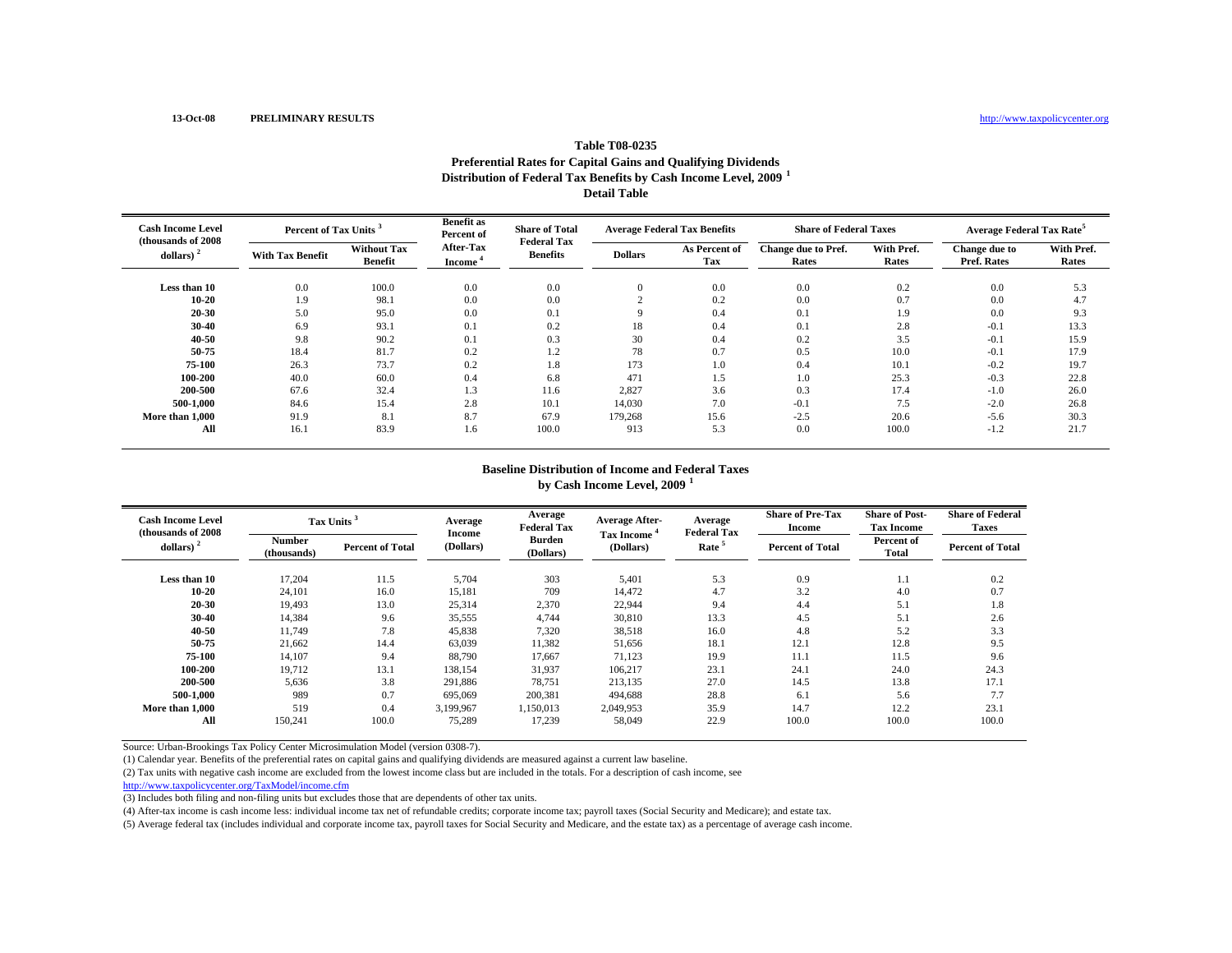### **Table T08-0235Preferential Rates for Capital Gains and Qualifying Dividends Distribution of Federal Tax Benefits by Cash Income Level, 2009 <sup>1</sup> Detail Table - Single Tax Units**

| <b>Cash Income Level</b><br>(thousands of 2008) |                         | Percent of Tax Units <sup>3</sup>    |                            | <b>Share of Total</b><br><b>Federal Tax</b> | <b>Average Federal Tax Benefits</b> |                      | <b>Share of Federal Taxes</b> |                     | Average Federal Tax Rate <sup>5</sup> |                     |
|-------------------------------------------------|-------------------------|--------------------------------------|----------------------------|---------------------------------------------|-------------------------------------|----------------------|-------------------------------|---------------------|---------------------------------------|---------------------|
| dollars) $2$                                    | <b>With Tax Benefit</b> | <b>Without Tax</b><br><b>Benefit</b> | After-Tax<br><b>Income</b> | <b>Benefits</b>                             | <b>Dollars</b>                      | As Percent of<br>Tax | Change due to Pref.<br>Rates  | With Pref.<br>Rates | Change due to<br>Pref. Rates          | With Pref.<br>Rates |
| Less than 10                                    | 0.0                     | 100.0                                | 0.0                        | 0.0                                         | $\Omega$                            | 0.0                  | 0.0                           | 1.0                 | 0.0                                   | 7.9                 |
| 10-20                                           | 3.0                     | 97.0                                 | 0.0                        | 0.2                                         |                                     | 0.2                  | 0.1                           | 3.2                 | 0.0                                   | 8.3                 |
| 20-30                                           | 7.5                     | 92.6                                 | 0.1                        | 0.6                                         | 16                                  | 0.4                  | 0.2                           | 6.1                 | $-0.1$                                | 14.4                |
| 30-40                                           | 9.9                     | 90.1                                 | 0.1                        | 0.8                                         | 30                                  | 0.5                  | 0.3                           | 7.2                 | $-0.1$                                | 18.2                |
| 40-50                                           | 14.1                    | 86.0                                 | 0.1                        | 1.1                                         | 50                                  | 0.6                  | 0.3                           | 8.3                 | $-0.1$                                | 19.6                |
| 50 75                                           | 21.8                    | 78.2                                 | 0.3                        | 3.8                                         | 121                                 | 0.9                  | 0.6                           | 18.9                | $-0.2$                                | 21.7                |
| 75-100                                          | 33.1                    | 66.9                                 | 0.4                        | 3.2                                         | 250                                 | 1.2                  | 0.4                           | 11.6                | $-0.3$                                | 23.7                |
| 100-200                                         | 48.6                    | 51.4                                 | 0.9                        | 9.9                                         | 866                                 | 2.6                  | 0.3                           | 16.7                | $-0.6$                                | 24.6                |
| 200-500                                         | 75.2                    | 24.8                                 | 2.5                        | 15.2                                        | 5,379                               | 6.4                  | $-0.2$                        | 9.8                 | $-1.8$                                | 26.5                |
| 500-1.000                                       | 83.9                    | 16.1                                 | 4.8                        | 11.3                                        | 22,561                              | 10.3                 | $-0.3$                        | 4.4                 | $-3.3$                                | 28.5                |
| More than 1,000                                 | 91.5                    | 8.5                                  | 10.8                       | 54.0                                        | 203.450                             | 15.9                 | $-1.8$                        | 12.7                | $-6.4$                                | 34.1                |
| All                                             | 11.7                    | 88.3                                 | 1.2                        | 100.0                                       | 398                                 | 4.2                  | 0.0                           | 100.0               | $-1.0$                                | 21.4                |

#### **Baseline Distribution of Income and Federal Taxes**

**by Cash Income Level, 2009 <sup>1</sup>**

| <b>Cash Income Level</b><br>(thousands of 2008) |                       | Tax Units <sup>3</sup>  | Average<br><b>Income</b> | Average<br><b>Federal Tax</b> | <b>Average After-</b><br>Tax Income <sup>*</sup> | Average<br><b>Federal Tax</b> | <b>Share of Pre-Tax</b><br><b>Income</b> | <b>Share of Post-</b><br><b>Tax Income</b> | <b>Share of Federal</b><br><b>Taxes</b> |
|-------------------------------------------------|-----------------------|-------------------------|--------------------------|-------------------------------|--------------------------------------------------|-------------------------------|------------------------------------------|--------------------------------------------|-----------------------------------------|
| dollars) $2$                                    | Number<br>(thousands) | <b>Percent of Total</b> | (Dollars)                | <b>Burden</b><br>(Dollars)    | (Dollars)                                        | Rate <sup>5</sup>             | <b>Percent of Total</b>                  | Percent of<br>Total                        | <b>Percent of Total</b>                 |
| Less than 10                                    | 12,556                | 19.3                    | 5,704                    | 452                           | 5,252                                            | 7.9                           | 2.6                                      | 3.1                                        | 0.9                                     |
| 10-20                                           | 14,909                | 23.0                    | 15,017                   | 1,254                         | 13,763                                           | 8.4                           | 8.2                                      | 9.7                                        | 3.1                                     |
| 20-30                                           | 9,879                 | 15.2                    | 25,243                   | 3,645                         | 21,598                                           | 14.4                          | 9.1                                      | 10.1                                       | 5.9                                     |
| 30-40                                           | 6,530                 | 10.1                    | 35,566                   | 6,486                         | 29,080                                           | 18.2                          | 8.5                                      | 9.0                                        | 6.9                                     |
| 40 50                                           | 5,421                 | 8.4                     | 45,797                   | 9,004                         | 36,793                                           | 19.7                          | 9.1                                      | 9.4                                        | 8.0                                     |
| 50-75                                           | 8,162                 | 12.6                    | 62,150                   | 13,625                        | 48,525                                           | 21.9                          | 18.6                                     | 18.7                                       | 18.2                                    |
| 75-100                                          | 3,264                 | 5.0                     | 87.974                   | 21,076                        | 66,898                                           | 24.0                          | 10.5                                     | 10.3                                       | 11.3                                    |
| 100-200                                         | 2,958                 | 4.6                     | 134.418                  | 33,863                        | 100,555                                          | 25.2                          | 14.6                                     | 14.0                                       | 16.4                                    |
| 200-500                                         | 730                   | 1.1                     | 295,280                  | 83,647                        | 211,633                                          | 28.3                          | 7.9                                      | 7.3                                        | 10.0                                    |
| 500-1,000                                       | 130                   | 0.2                     | 694,203                  | 220,103                       | 474,100                                          | 31.7                          | 3.3                                      | 2.9                                        | 4.7                                     |
| More than 1.000                                 | 69                    | 0.1                     | 3,156,727                | 1,278,338                     | 1,878,389                                        | 40.5                          | 7.9                                      | 6.1                                        | 14.4                                    |
| All                                             | 64,958                | 100.0                   | 42,053                   | 9,391                         | 32,662                                           | 22.3                          | 100.0                                    | 100.0                                      | 100.0                                   |

Source: Urban-Brookings Tax Policy Center Microsimulation Model (version 0308-7).

(1) Calendar year. Benefits of the preferential rates on capital gains and qualifying dividends are measured against a current law baseline.

(2) Tax units with negative cash income are excluded from the lowest income class but are included in the totals. For a description of cash income, see

http://www.taxpolicycenter.org/TaxModel/income.cfm

(3) Includes both filing and non-filing units but excludes those that are dependents of other tax units.

(4) After-tax income is cash income less: individual income tax net of refundable credits; corporate income tax; payroll taxes (Social Security and Medicare); and estate tax.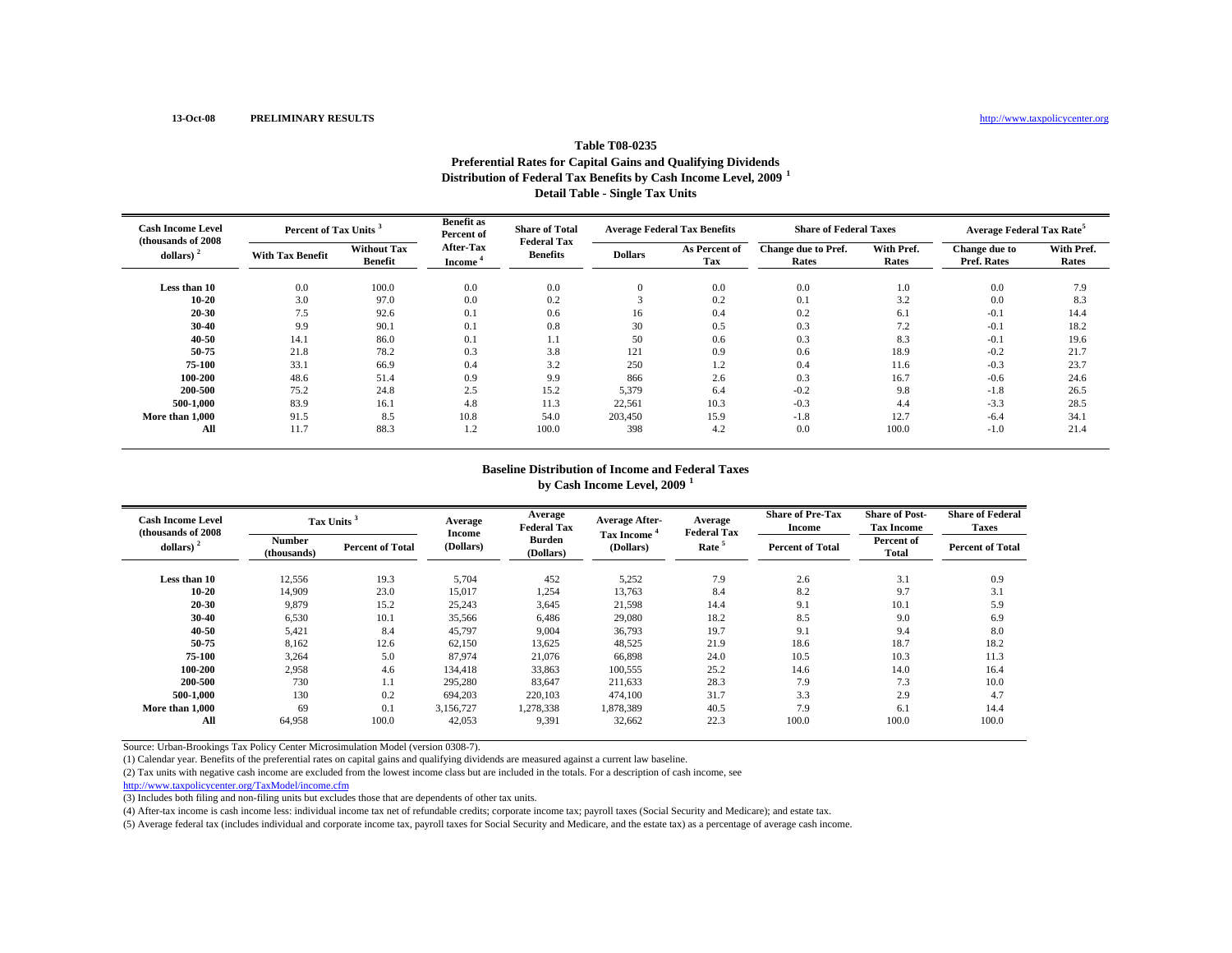### **Table T08-0235Preferential Rates for Capital Gains and Qualifying Dividends Distribution of Federal Tax Benefits by Cash Income Level, 2009 <sup>1</sup> Detail Table - Married Tax Units Filing Jointly**

| <b>Cash Income Level</b><br>(thousands of 2008) | Percent of Tax Units <sup>3</sup> |                                      | <b>Benefit as</b><br>Percent of  | <b>Share of Total</b><br><b>Federal Tax</b> | <b>Average Federal Tax Benefits</b> |                      | <b>Share of Federal Taxes</b> |                     | <b>Average Federal Tax Rate<sup>5</sup></b> |                     |
|-------------------------------------------------|-----------------------------------|--------------------------------------|----------------------------------|---------------------------------------------|-------------------------------------|----------------------|-------------------------------|---------------------|---------------------------------------------|---------------------|
| dollars) $2$                                    | <b>With Tax Benefit</b>           | <b>Without Tax</b><br><b>Benefit</b> | After-Tax<br>Income <sup>'</sup> | <b>Benefits</b>                             | <b>Dollars</b>                      | As Percent of<br>Tax | Change due to Pref.<br>Rates  | With Pref.<br>Rates | Change due to<br>Pref. Rates                | With Pref.<br>Rates |
| Less than 10                                    | 0.0                               | 100.0                                | 0.0                              | 0.0                                         | $\mathbf{0}$                        | 0.0                  | 0.0                           | 0.0                 | 0.0                                         | 5.3                 |
| 10-20                                           | 0.0                               | 100.0                                | 0.0                              | 0.0                                         | $\Omega$                            | 0.0                  | 0.0                           | 0.1                 | 0.0                                         | 2.9                 |
| 20 30                                           | 3.9                               | 96.1                                 | 0.0                              | 0.0                                         |                                     | 0.3                  | 0.0                           | 0.4                 | 0.0                                         | 4.9                 |
| 30-40                                           | 6.5                               | 93.5                                 | 0.0                              | 0.1                                         |                                     | 0.5                  | 0.0                           | 0.7                 | 0.0                                         | 8.0                 |
| 40 50                                           | $\overline{ }$<br>1.1             | 93.0                                 | 0.0                              | 0.1                                         | 14                                  | 0.3                  | 0.1                           | 1.1                 | 0.0                                         | 11.3                |
| 50 75                                           | 18.8                              | 81.2                                 | 0.1                              | 0.5                                         | 58                                  | 0.6                  | 0.3                           | 5.4                 | $-0.1$                                      | 14.7                |
| 75-100                                          | 25.7                              | 74.3                                 | 0.2                              | 1.4                                         | 152                                 | 0.9                  | 0.4                           | 8.9                 | $-0.2$                                      | 18.0                |
| 100-200                                         | 39.1                              | 60.9                                 | 0.4                              | 6.2                                         | 405                                 | 1.3                  | 1.3                           | 29.2                | $-0.3$                                      | 22.4                |
| 200-500                                         | 66.5                              | 33.5                                 | 1.1                              | 10.7                                        | 2,351                               | 3.0                  | 0.6                           | 21.2                | $-0.8$                                      | 26.0                |
| 500-1.000                                       | 85.1                              | 15.0                                 | 2.5                              | 10.1                                        | 12,659                              | 6.4                  | $-0.1$                        | 9.1                 | $-1.8$                                      | 26.5                |
| More than 1,000                                 | 92.1                              | 7.9                                  | 8.4                              | 71.0                                        | 171,282                             | 15.5                 | $-2.7$                        | 23.9                | $-5.4$                                      | 29.8                |
| All                                             | 25.8                              | 74.2                                 | 1.8                              | 100.0                                       | 1,743                               | 5.8                  | 0.0                           | 100.0               | $-1.4$                                      | 22.7                |

#### **Baseline Distribution of Income and Federal Taxes**

**by Cash Income Level, 2009 <sup>1</sup>**

| <b>Cash Income Level</b><br>(thousands of 2008) |                              | Tax Units <sup>3</sup>  | Average<br><b>Income</b> | Average<br><b>Federal Tax</b> | <b>Average After-</b><br><b>Tax Income</b> | Average<br><b>Federal Tax</b> | <b>Share of Pre-Tax</b><br><b>Income</b> | <b>Share of Post-</b><br><b>Tax Income</b> | <b>Share of Federal</b><br><b>Taxes</b> |
|-------------------------------------------------|------------------------------|-------------------------|--------------------------|-------------------------------|--------------------------------------------|-------------------------------|------------------------------------------|--------------------------------------------|-----------------------------------------|
| dollars) $2$                                    | <b>Number</b><br>(thousands) | <b>Percent of Total</b> | (Dollars)                | <b>Burden</b><br>(Dollars)    | (Dollars)                                  | Rate <sup>5</sup>             | <b>Percent of Total</b>                  | Percent of<br>Total                        | <b>Percent of Total</b>                 |
| Less than 10                                    | 2,093                        | 3.5                     | 4,904                    | 262                           | 4,642                                      | 5.3                           | 0.1                                      | 0.2                                        | 0.0                                     |
| 10-20                                           | 3,937                        | 6.6                     | 15,709                   | 462                           | 15,247                                     | 2.9                           | 0.8                                      | 1.1                                        | 0.1                                     |
| 20-30                                           | 4,757                        | 8.0                     | 25,357                   | 1,252                         | 24,105                                     | 4.9                           | 1.6                                      | 2.0                                        | 0.3                                     |
| 30-40                                           | 3,946                        | 6.6                     | 35,641                   | 2,872                         | 32,769                                     | 8.1                           | 1.9                                      | 2.3                                        | 0.6                                     |
| 40 50                                           | 3,659                        | 6.2                     | 45,966                   | 5,191                         | 40,776                                     | 11.3                          | 2.3                                      | 2.6                                        | 1.1                                     |
| 50-75                                           | 9,688                        | 16.3                    | 64,204                   | 9,478                         | 54,726                                     | 14.8                          | 8.4                                      | 9.4                                        | 5.1                                     |
| 75-100                                          | 9,341                        | 15.7                    | 89,292                   | 16,242                        | 73,050                                     | 18.2                          | 11.2                                     | 12.1                                       | 8.5                                     |
| 100-200                                         | 15,817                       | 26.6                    | 139,272                  | 31,539                        | 107,733                                    | 22.7                          | 29.6                                     | 30.1                                       | 27.9                                    |
| 200-500                                         | 4,725                        | 7.9                     | 291,151                  | 77,910                        | 213,242                                    | 26.8                          | 18.5                                     | 17.8                                       | 20.6                                    |
| 500-1,000                                       | 827                          | 1.4                     | 695,396                  | 197,171                       | 498,224                                    | 28.4                          | 7.7                                      | 7.3                                        | 9.1                                     |
| More than 1,000                                 | 430                          | 0.7                     | 3,148,057                | 1,107,694                     | 2,040,363                                  | 35.2                          | 18.2                                     | 15.5                                       | 26.6                                    |
| All                                             | 59,479                       | 100.0                   | 125,155                  | 30,095                        | 95,059                                     | 24.1                          | 100.0                                    | 100.0                                      | 100.0                                   |

Source: Urban-Brookings Tax Policy Center Microsimulation Model (version 0308-7).

(1) Calendar year. Benefits of the preferential rates on capital gains and qualifying dividends are measured against a current law baseline.

(2) Tax units with negative cash income are excluded from the lowest income class but are included in the totals. For a description of cash income, see

http://www.taxpolicycenter.org/TaxModel/income.cfm

(3) Includes both filing and non-filing units but excludes those that are dependents of other tax units.

(4) After-tax income is cash income less: individual income tax net of refundable credits; corporate income tax; payroll taxes (Social Security and Medicare); and estate tax.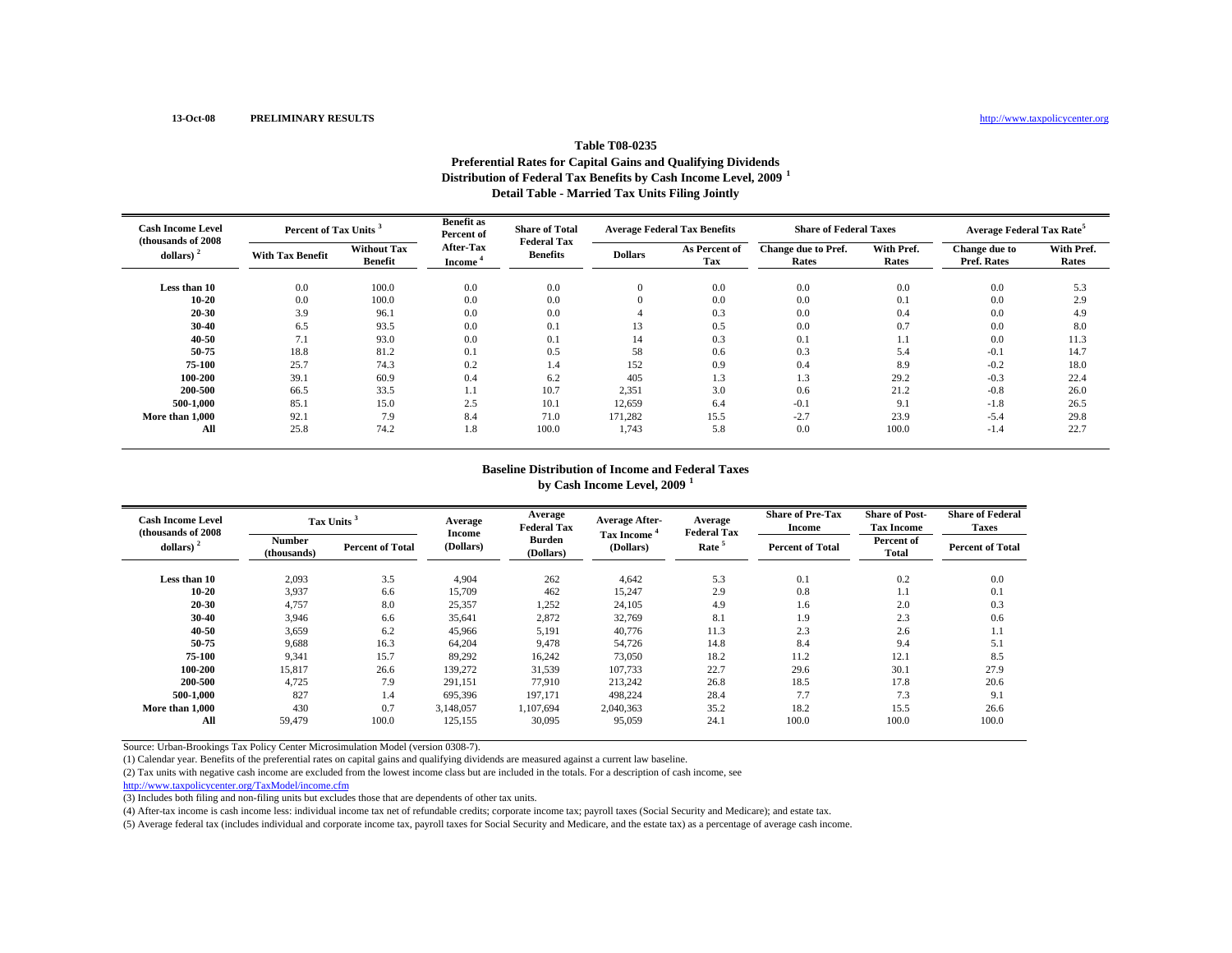### **Table T08-0235Preferential Rates for Capital Gains and Qualifying Dividends Distribution of Federal Tax Benefits by Cash Income Level, 2009 <sup>1</sup> Detail Table - Head of Household Tax Units**

| <b>Cash Income Level</b><br>(thousands of 2008) |                         | Percent of Tax Units <sup>3</sup>    |                            | <b>Share of Total</b> | <b>Average Federal Tax Benefits</b><br><b>Federal Tax</b> |                      | <b>Share of Federal Taxes</b> |                     | <b>Average Federal Tax Rate<sup>5</sup></b> |                     |
|-------------------------------------------------|-------------------------|--------------------------------------|----------------------------|-----------------------|-----------------------------------------------------------|----------------------|-------------------------------|---------------------|---------------------------------------------|---------------------|
| dollars) $2$                                    | <b>With Tax Benefit</b> | <b>Without Tax</b><br><b>Benefit</b> | After-Tax<br><b>Income</b> | <b>Benefits</b>       | <b>Dollars</b>                                            | As Percent of<br>Tax | Change due to Pref.<br>Rates  | With Pref.<br>Rates | Change due to<br>Pref. Rates                | With Pref.<br>Rates |
| Less than 10                                    | 0.0                     | 100.0                                | 0.0                        | 0.0                   | $\mathbf{0}$                                              | 0.0                  | 0.0                           | $-0.8$              | 0.0                                         | $-7.1$              |
| 10-20                                           | 0.0                     | 100.0                                | 0.0                        | 0.0                   | $\Omega$                                                  | 0.0                  | $-0.1$                        | $-3.1$              | 0.0                                         | $-5.4$              |
| 20 30                                           | 0.8                     | 99.3                                 | 0.0                        | 0.1                   |                                                           | 0.1                  | 0.1                           | 2.0                 | 0.0                                         | 2.4                 |
| 30-40                                           | 2.0                     | 98.0                                 | 0.0                        | 0.3                   |                                                           | 0.1                  | 0.2                           | 9.1                 | 0.0                                         | 9.7                 |
| 40 50                                           | 4.7                     | 95.3                                 | 0.0                        | 0.6                   |                                                           | 0.1                  | 0.3                           | 11.3                | 0.0                                         | 14.1                |
| 50 75                                           | 8.2                     | 91.9                                 | 0.1                        | 2.9                   | 29                                                        | 0.3                  | 0.6                           | 27.2                | $-0.1$                                      | 17.7                |
| 75-100                                          | 13.4                    | 86.6                                 | 0.2                        | 5.0                   | 134                                                       | 0.7                  | 0.3                           | 17.5                | $-0.2$                                      | 21.2                |
| 100-200                                         | 26.5                    | 73.5                                 | 0.3                        | 6.4                   | 271                                                       | 0.9                  | 0.3                           | 18.6                | $-0.2$                                      | 24.1                |
| 200-500                                         | 61.3                    | 38.7                                 | 2.0                        | 17.0                  | 4,295                                                     | 5.5                  | $-0.2$                        | 7.4                 | $-1.4$                                      | 25.0                |
| 500-1.000                                       | 75.4                    | 24.6                                 | 2.7                        | 8.0                   | 12,999                                                    | 6.7                  | $-0.1$                        | 2.8                 | $-1.9$                                      | 26.7                |
| More than 1,000                                 | 87.8                    | 12.2                                 | 9.3                        | 59.9                  | 181,519                                                   | 16.3                 | $-1.3$                        | 7.8                 | $-5.9$                                      | 30.4                |
| All                                             | 4.2                     | 95.8                                 | 0.4                        | 100.0                 | 144                                                       | 2.5                  | 0.0                           | 100.0               | $-0.4$                                      | 14.1                |

#### **Baseline Distribution of Income and Federal Taxes**

**by Cash Income Level, 2009 <sup>1</sup>**

| <b>Cash Income Level</b><br>(thousands of 2008) |                       | Tax Units <sup>3</sup>  | Average<br>Income | Average<br><b>Federal Tax</b> | <b>Average After-</b><br>Tax Income <sup>*</sup> | Average<br><b>Federal Tax</b> | <b>Share of Pre-Tax</b><br><b>Income</b> | <b>Share of Post-</b><br><b>Tax Income</b> | <b>Share of Federal</b><br><b>Taxes</b> |
|-------------------------------------------------|-----------------------|-------------------------|-------------------|-------------------------------|--------------------------------------------------|-------------------------------|------------------------------------------|--------------------------------------------|-----------------------------------------|
| dollars) $2$                                    | Number<br>(thousands) | <b>Percent of Total</b> | (Dollars)         | <b>Burden</b><br>(Dollars)    | (Dollars)                                        | Rate <sup>5</sup>             | <b>Percent of Total</b>                  | Percent of<br><b>Total</b>                 | <b>Percent of Total</b>                 |
| Less than 10                                    | 2,406                 | 10.3                    | 6,412             | $-455$                        | 6,867                                            | $-7.1$                        | 1.6                                      | 2.1                                        | $-0.8$                                  |
| 10-20                                           | 4,961                 | 21.3                    | 15,257            | $-822$                        | 16,079                                           | $-5.4$                        | 8.1                                      | 9.9                                        | $-3.0$                                  |
| 20-30                                           | 4,512                 | 19.4                    | 25,403            | 601                           | 24,803                                           | 2.4                           | 12.2                                     | 13.9                                       | 2.0                                     |
| 30-40                                           | 3,554                 | 15.3                    | 35,401            | 3,419                         | 31,982                                           | 9.7                           | 13.4                                     | 14.1                                       | 8.9                                     |
| 40 50                                           | 2,315                 | 9.9                     | 45,811            | 6,469                         | 39,343                                           | 14.1                          | 11.3                                     | 11.3                                       | 11.0                                    |
| 50-75                                           | 3,290                 | 14.1                    | 61.934            | 11,015                        | 50.919                                           | 17.8                          | 21.7                                     | 20.8                                       | 26.6                                    |
| 75-100                                          | 1,254                 | 5.4                     | 87,576            | 18,683                        | 68,893                                           | 21.3                          | 11.7                                     | 10.8                                       | 17.2                                    |
| 100-200                                         | 786                   | 3.4                     | 130.519           | 31,731                        | 98,788                                           | 24.3                          | 10.9                                     | 9.7                                        | 18.3                                    |
| 200-500                                         | 132                   | 0.6                     | 298,070           | 78,738                        | 219,332                                          | 26.4                          | 4.2                                      | 3.6                                        | 7.7                                     |
| 500-1.000                                       | 21                    | 0.1                     | 683.864           | 195,443                       | 488,422                                          | 28.6                          | 1.5                                      | 1.3                                        | 3.0                                     |
| More than 1,000                                 |                       | 0.1                     | 3,070,023         | 1,114,367                     | 1,955,655                                        | 36.3                          | 3.6                                      | 2.7                                        | 9.0                                     |
| All                                             | 23,292                | 100.0                   | 40,351            | 5,845                         | 34,506                                           | 14.5                          | 100.0                                    | 100.0                                      | 100.0                                   |

Source: Urban-Brookings Tax Policy Center Microsimulation Model (version 0308-7).

(1) Calendar year. Benefits of the preferential rates on capital gains and qualifying dividends are measured against a current law baseline.

(2) Tax units with negative cash income are excluded from the lowest income class but are included in the totals. For a description of cash income, see

http://www.taxpolicycenter.org/TaxModel/income.cfm

(3) Includes both filing and non-filing units but excludes those that are dependents of other tax units.

(4) After-tax income is cash income less: individual income tax net of refundable credits; corporate income tax; payroll taxes (Social Security and Medicare); and estate tax.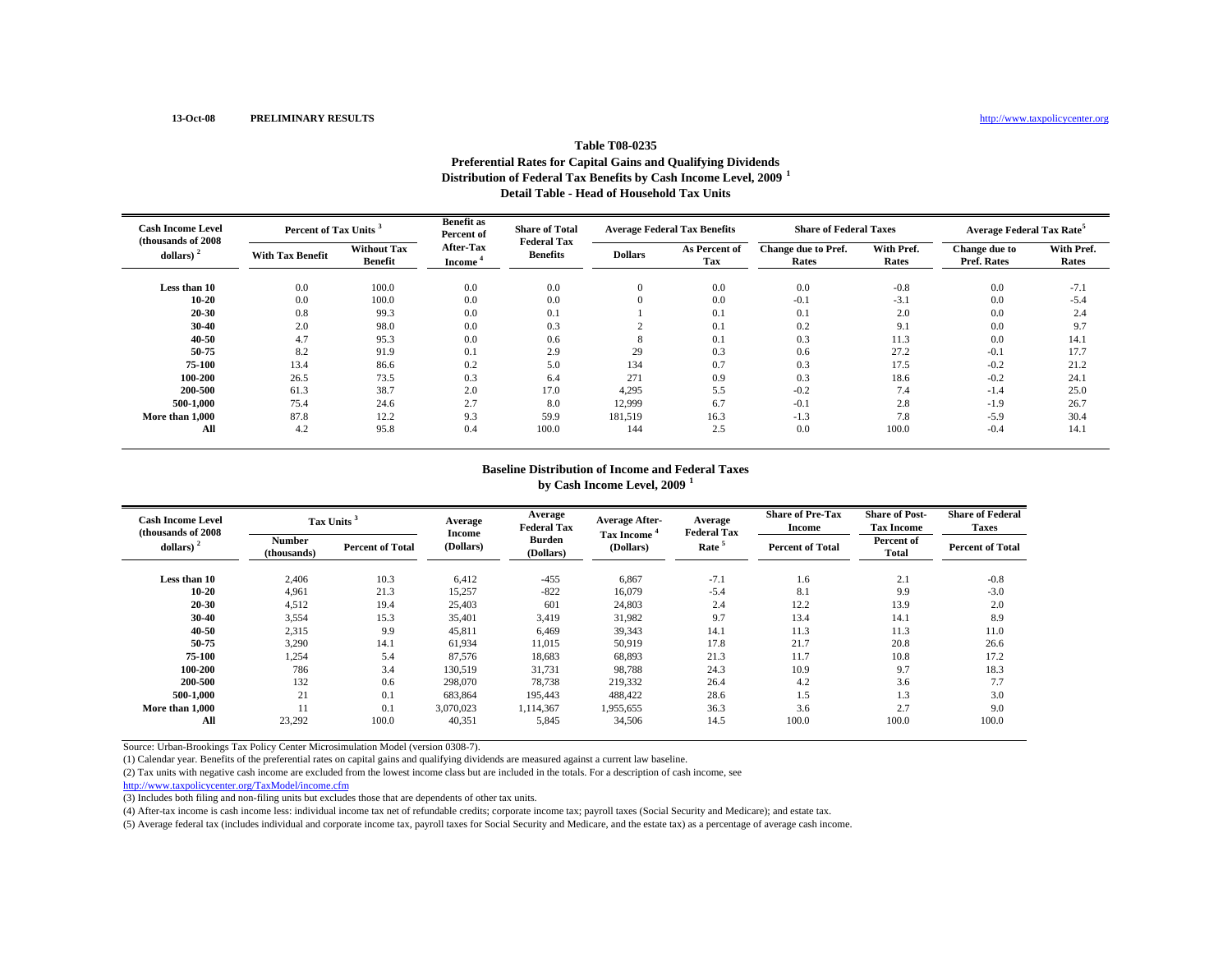### **Table T08-0235Preferential Rates for Capital Gains and Qualifying Dividends Distribution of Federal Tax Benefits by Cash Income Level, 2009 <sup>1</sup> Detail Table - Tax Units with Children**

| <b>Cash Income Level</b><br>(thousands of 2008) |                         | Percent of Tax Units <sup>3</sup>    |                                         | <b>Share of Total</b><br><b>Federal Tax</b> | <b>Average Federal Tax Benefits</b> |                      | <b>Share of Federal Taxes</b> |                     | <b>Average Federal Tax Rate<sup>5</sup></b> |                     |
|-------------------------------------------------|-------------------------|--------------------------------------|-----------------------------------------|---------------------------------------------|-------------------------------------|----------------------|-------------------------------|---------------------|---------------------------------------------|---------------------|
| dollars)                                        | <b>With Tax Benefit</b> | <b>Without Tax</b><br><b>Benefit</b> | <b>After-Tax</b><br>Income <sup>*</sup> | <b>Benefits</b>                             | <b>Dollars</b>                      | As Percent of<br>Tax | Change due to Pref.<br>Rates  | With Pref.<br>Rates | Change due to<br>Pref. Rates                | With Pref.<br>Rates |
| Less than 10                                    | 0.0                     | 100.0                                | 0.0                                     | 0.0                                         | $\Omega$                            | 0.0                  | 0.0                           | $-0.2$              | 0.0                                         | $-11.4$             |
| $10 - 20$                                       | 0.0                     | 100.0                                | 0.0                                     | 0.0                                         |                                     | 0.0                  | 0.0                           | $-0.8$              | 0.0                                         | $-9.1$              |
| 20-30                                           | 0.4                     | 99.6                                 | 0.0                                     | 0.0                                         |                                     | $-0.4$               | 0.0                           | $-0.1$              | 0.0                                         | $-0.4$              |
| 30-40                                           | 1.7                     | 98.3                                 | 0.0                                     | 0.0                                         |                                     | 0.1                  | 0.1                           | 1.4                 | 0.0                                         | 7.9                 |
| 40-50                                           | 4.2                     | 95.8                                 | 0.0                                     | 0.1                                         |                                     | 0.1                  | 0.1                           | 2.2                 | 0.0                                         | 12.6                |
| 50-75                                           | 9.7                     | 90.3                                 | 0.0                                     | 0.4                                         | 22                                  | 0.2                  | 0.3                           | 7.6                 | 0.0                                         | 16.0                |
| 75-100                                          | 17.1                    | 82.9                                 | 0.1                                     | 1.0                                         | 77                                  | 0.5                  | 0.4                           | 10.0                | $-0.1$                                      | 18.9                |
| 100-200                                         | 32.8                    | 67.2                                 | 0.2                                     | 4.6                                         | 226                                 | 0.7                  | 1.1                           | 29.4                | $-0.2$                                      | 22.9                |
| 200-500                                         | 61.9                    | 38.1                                 | 0.8                                     | 9.9                                         | 1,645                               | 2.1                  | 0.5                           | 21.0                | $-0.6$                                      | 26.6                |
| 500-1.000                                       | 82.1                    | 17.9                                 | 1.9                                     | 9.0                                         | 9,138                               | 4.6                  | 0.0                           | 8.5                 | $-1.3$                                      | 27.4                |
| More than 1,000                                 | 91.0                    | 9.0                                  | 7.7                                     | 75.0                                        | 158,217                             | 14.0                 | $-2.4$                        | 20.9                | $-5.0$                                      | 30.5                |
| All                                             | 14.9                    | 85.1                                 | 1.3                                     | 100.0                                       | 930                                 | 4.4                  | 0.0                           | 100.0               | $-1.0$                                      | 21.5                |

#### **Baseline Distribution of Income and Federal Taxes by Cash Income Level, 2009 <sup>1</sup>**

| <b>Cash Income Level</b><br>(thousands of 2008) |                              | Tax Units               | Average<br>Income | Average<br><b>Federal Tax</b> | <b>Average After-</b><br>Tax Income <sup>4</sup> | Average<br><b>Federal Tax</b> | <b>Share of Pre-Tax</b><br>Income | <b>Share of Post-</b><br><b>Tax Income</b> | <b>Share of Federal</b><br><b>Taxes</b> |
|-------------------------------------------------|------------------------------|-------------------------|-------------------|-------------------------------|--------------------------------------------------|-------------------------------|-----------------------------------|--------------------------------------------|-----------------------------------------|
| dollars) $2$                                    | <b>Number</b><br>(thousands) | <b>Percent of Total</b> | (Dollars)         | <b>Burden</b><br>(Dollars)    | (Dollars)                                        | Rate <sup>5</sup>             | <b>Percent of Total</b>           | Percent of<br>Total                        | <b>Percent of Total</b>                 |
| Less than 10                                    | 2,701                        | 5.6                     | 5,981             | $-680$                        | 6,662                                            | $-11.4$                       | 0.4                               | 0.5                                        | $-0.2$                                  |
| 10-20                                           | 5,494                        | 11.4                    | 15,478            | $-1,402$                      | 16,880                                           | $-9.1$                        | 1.9                               | 2.6                                        | $-0.8$                                  |
| 20-30                                           | 5,603                        | 11.7                    | 25,399            | $-88$                         | 25,487                                           | $-0.4$                        | 3.1                               | 4.0                                        | $-0.1$                                  |
| 30-40                                           | 4,726                        | 9.8                     | 35,550            | 2,803                         | 32,747                                           | 7.9                           | 3.7                               | 4.4                                        | 1.3                                     |
| 40-50                                           | 3,756                        | 7.8                     | 45,850            | 5,797                         | 40,053                                           | 12.6                          | 3.8                               | 4.2                                        | 2.1                                     |
| 50-75                                           | 7,394                        | 15.4                    | 63,220            | 10,112                        | 53,108                                           | 16.0                          | 10.2                              | 11.1                                       | 7.3                                     |
| 75-100                                          | 5,839                        | 12.1                    | 89,123            | 16,877                        | 72,246                                           | 18.9                          | 11.4                              | 11.9                                       | 9.6                                     |
| 100-200                                         | 9,103                        | 18.9                    | 139,015           | 31,992                        | 107.023                                          | 23.0                          | 27.6                              | 27.4                                       | 28.3                                    |
| 200-500                                         | 2,690                        | 5.6                     | 288,713           | 78,308                        | 210,405                                          | 27.1                          | 17.0                              | 15.9                                       | 20.5                                    |
| 500-1,000                                       | 442                          | 0.9                     | 693,043           | 199,126                       | 493,917                                          | 28.7                          | 6.7                               | 6.2                                        | 8.6                                     |
| More than 1.000                                 | 212                          | 0.4                     | 3,179,388         | 1,128,151                     | 2,051,238                                        | 35.5                          | 14.7                              | 12.2                                       | 23.3                                    |
| All                                             | 48.094                       | 100.0                   | 95,281            | 21,383                        | 73,897                                           | 22.4                          | 100.0                             | 100.0                                      | 100.0                                   |

Source: Urban-Brookings Tax Policy Center Microsimulation Model (version 0308-7).

(1) Calendar year. Benefits of the preferential rates on capital gains and qualifying dividends are measured against a current law baseline.

(2) Tax units with negative cash income are excluded from the lowest income class but are included in the totals. For a description of cash income, see

```
http://www.taxpolicycenter.org/TaxModel/income.cfm
```
(3) Includes both filing and non-filing units but excludes those that are dependents of other tax units.

(4) After-tax income is cash income less: individual income tax net of refundable credits; corporate income tax; payroll taxes (Social Security and Medicare); and estate tax.

Note: Tax units with